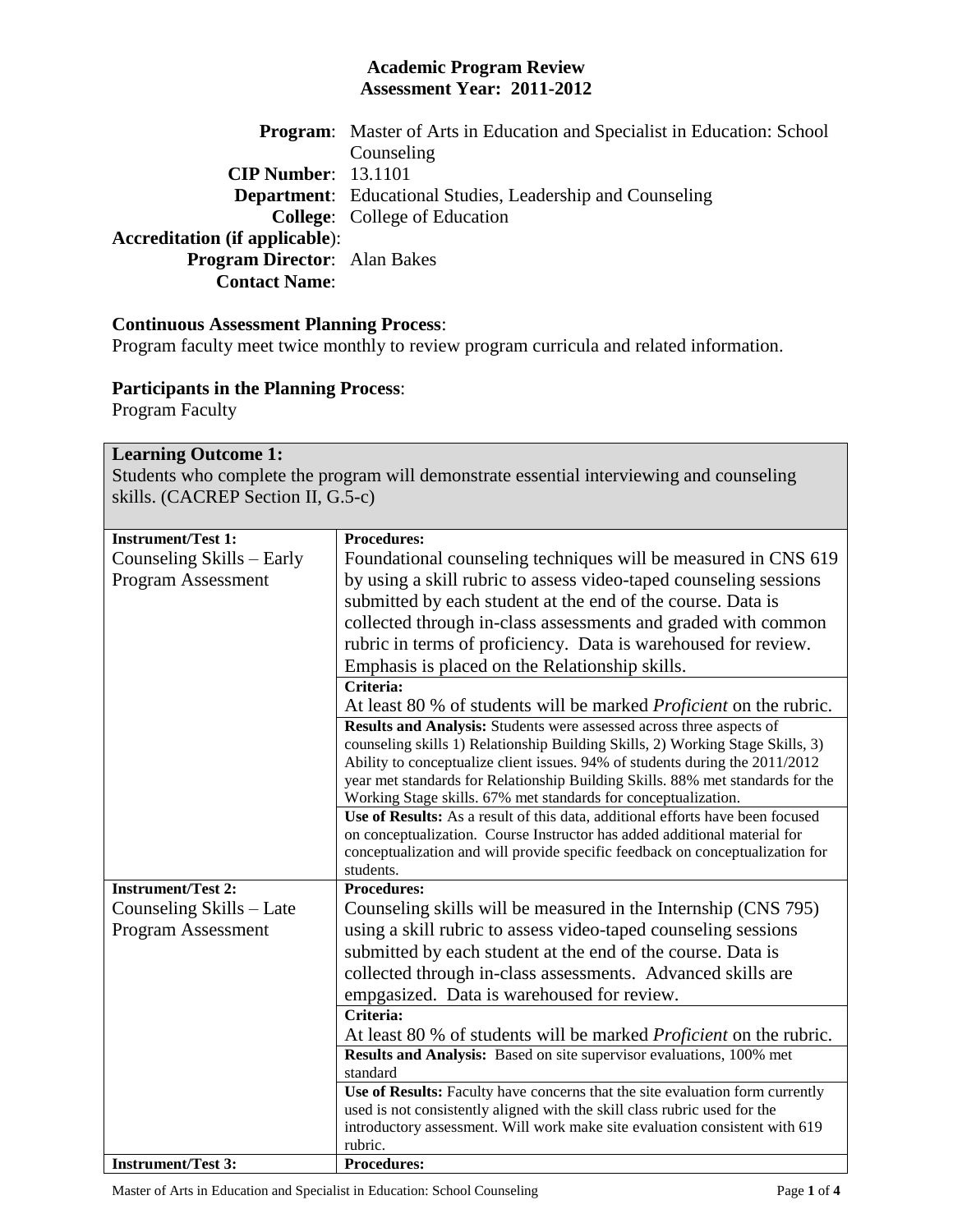#### **Academic Program Review Assessment Year: 2011-2012**

# **Learning Outcome 1:**

Students who complete the program will demonstrate essential interviewing and counseling skills. (CACREP Section II, G.5-c)

| Criteria:                    |
|------------------------------|
| <b>Results and Analysis:</b> |
| <b>Use of Results:</b>       |
|                              |

| <b>Learning Outcome 2:</b>                                                                |                                                                                       |  |
|-------------------------------------------------------------------------------------------|---------------------------------------------------------------------------------------|--|
| Students who complete the program will demonstrate attitudes, beliefs, understanding, and |                                                                                       |  |
| acculturative experiences. (CACREP Section II, G.2-b)                                     |                                                                                       |  |
|                                                                                           |                                                                                       |  |
| <b>Instrument/Test 1:</b>                                                                 | <b>Procedures:</b>                                                                    |  |
| Multicultural Understanding                                                               | Multicultural Counseling will be measured by administering the                        |  |
| and Knowledge – Early/Mid                                                                 | Multicultural Counseling Knowledge and Awareness Scale                                |  |
| Program Assessment                                                                        | (MCKAS) in CNS 671 as a pretest and posttest. Student growth is                       |  |
|                                                                                           | documented in each of the three subtest areas<br>Criteria:                            |  |
|                                                                                           |                                                                                       |  |
|                                                                                           | At least 80% of students will demonstrate growth in the subtest<br>areas of the MKAS. |  |
|                                                                                           | Results and Analysis: The MAKSS-C was designed as a self-                             |  |
|                                                                                           | assessment (Likert scale ranging from 1 to 4) of multicultural                        |  |
|                                                                                           | counseling and assess three subscales (10 items per scale): (a)                       |  |
|                                                                                           | awareness, (b) knowledge and (c) skills. The students were asked                      |  |
|                                                                                           | to complete MAKSS-C twice during the semester; once at start of                       |  |
|                                                                                           | the semester in order to establish a baseline and once at the end of                  |  |
|                                                                                           | the semester in order measure progression among the three                             |  |
|                                                                                           | subscales and total score. Collecting periods: Spring 2011;                           |  |
|                                                                                           | Summer 2011; Spring 2012; Summer 2012 N = 78                                          |  |
|                                                                                           | Scores in all areas showed ate least a 6.9% increase. This was                        |  |
|                                                                                           | viewed by faculty as significant.                                                     |  |
|                                                                                           | Use of Results: Faculty used this to verify that the content and delivery             |  |
|                                                                                           | methods employed in CNS 671 have been effective and will continue to                  |  |
|                                                                                           | implement these activities.                                                           |  |
| <b>Instrument/Test 2:</b>                                                                 | Procedures: Students will respond to a Multicultural prompt on a                      |  |
| Multicultural Understanding                                                               | Comprehensive Exam question that addresses cultural                                   |  |
| and Knowledge - Late                                                                      | competence.                                                                           |  |
| Program Assessment                                                                        | Criteria: 80% of students will demonstrate cultural competence                        |  |
|                                                                                           | based upon the professional judgment of two of three faculty                          |  |
|                                                                                           | readers.                                                                              |  |
|                                                                                           | Results and Analysis: Results of the multicultural portion of the                     |  |
|                                                                                           | comprehensive exam were analyzed. % of the students who took the                      |  |
|                                                                                           | comprehensive exam scored 80% or better on the multicultural portion of the<br>exam.  |  |
|                                                                                           | Use of Results: Data was reviewed to see which questions/concepts students            |  |
|                                                                                           | struggled on. Faculty discussed relevance of questions related to experiential        |  |
|                                                                                           | introductory activities in CNS 670.                                                   |  |
| <b>Instrument/Test 3:</b>                                                                 | <b>Procedures:</b>                                                                    |  |
|                                                                                           | Criteria:                                                                             |  |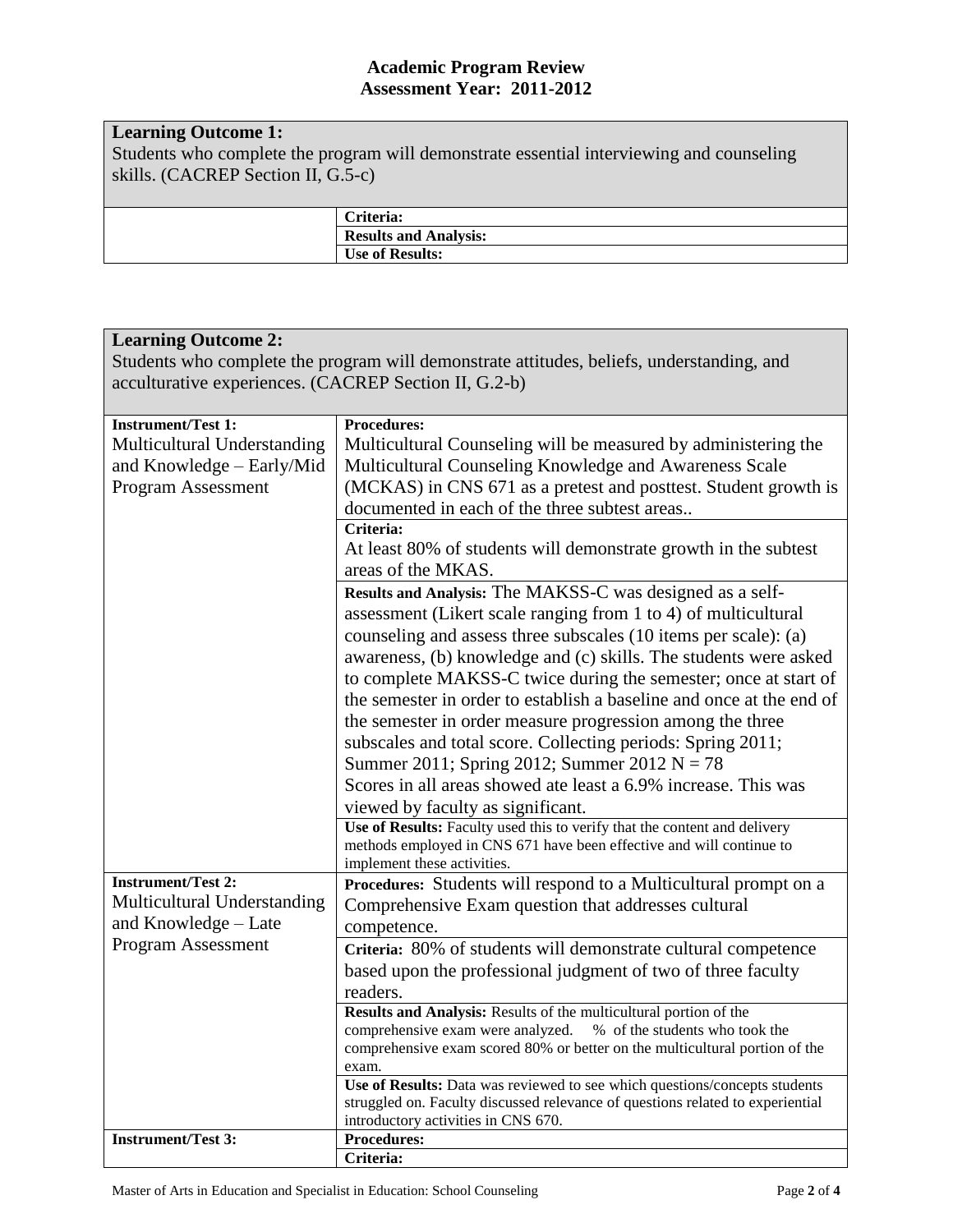## **Learning Outcome 2:**

Students who complete the program will demonstrate attitudes, beliefs, understanding, and acculturative experiences. (CACREP Section II, G.2-b)

> **Results and Analysis: Use of Results:**

| <b>Learning Outcome 3:</b><br>Students who complete the program will demonstrate knowledge and understanding of<br>counseling theories (CACREP Section II, G.5-d) |                                                                                                                                                        |  |
|-------------------------------------------------------------------------------------------------------------------------------------------------------------------|--------------------------------------------------------------------------------------------------------------------------------------------------------|--|
| <b>Instrument/Test 1:</b>                                                                                                                                         | <b>Procedures:</b>                                                                                                                                     |  |
| Theory Knowledge and                                                                                                                                              | Students will submit Individual Theory papers in CNS 624,                                                                                              |  |
| Understanding - Early/Mid                                                                                                                                         | Theories of Counseling. The papers will be evaluated using a                                                                                           |  |
| <b>Program Assessment</b>                                                                                                                                         | common rubric to determine student's accurate understanding and                                                                                        |  |
|                                                                                                                                                                   | application of counseling theories.                                                                                                                    |  |
|                                                                                                                                                                   | Criteria: At least 80% of students will demonstrate an acceptable                                                                                      |  |
|                                                                                                                                                                   | presentation of a personal theory of counseling.                                                                                                       |  |
|                                                                                                                                                                   | Results and Analysis: 100% of students who completed the CNS 624,                                                                                      |  |
|                                                                                                                                                                   | Theories of Counseling course submitted an acceptable paper describing a                                                                               |  |
|                                                                                                                                                                   | theoretical approach they subscribe to.                                                                                                                |  |
|                                                                                                                                                                   | Use of Results: Faculty determined that the process used in the course                                                                                 |  |
|                                                                                                                                                                   | (research, group discussion & faculty feedback) helped facilitate strong student<br>progress.                                                          |  |
| <b>Instrument/Test 2:</b>                                                                                                                                         | Procedures: On the comprehensive exam, students will respond to                                                                                        |  |
| Theory Knowledge and                                                                                                                                              | a prompt and apply counseling theories to cases presented to                                                                                           |  |
| Understanding - Late                                                                                                                                              | them.                                                                                                                                                  |  |
| Program Assessment                                                                                                                                                | Criteria:                                                                                                                                              |  |
|                                                                                                                                                                   | 80% of students will demonstrate cultural competence based                                                                                             |  |
|                                                                                                                                                                   |                                                                                                                                                        |  |
|                                                                                                                                                                   | upon the professional judgment of two of three faculty readers.                                                                                        |  |
|                                                                                                                                                                   | Results and Analysis: Current data is based on the previous multiple choice<br>comprehensive exam. Data from the Theories of Counseling portion of the |  |
|                                                                                                                                                                   | comprehensive exam were analyzed. % of the students who took the                                                                                       |  |
|                                                                                                                                                                   | comprehensive exam scored 80% or better on the multicultural portion of the                                                                            |  |
|                                                                                                                                                                   | exam.                                                                                                                                                  |  |
|                                                                                                                                                                   | Use of Results: Will implement case study specialization for the next year.                                                                            |  |
| <b>Instrument/Test 3:</b>                                                                                                                                         | <b>Procedures:</b>                                                                                                                                     |  |
|                                                                                                                                                                   | Criteria:                                                                                                                                              |  |
|                                                                                                                                                                   | <b>Results and Analysis:</b>                                                                                                                           |  |
|                                                                                                                                                                   | <b>Use of Results:</b>                                                                                                                                 |  |